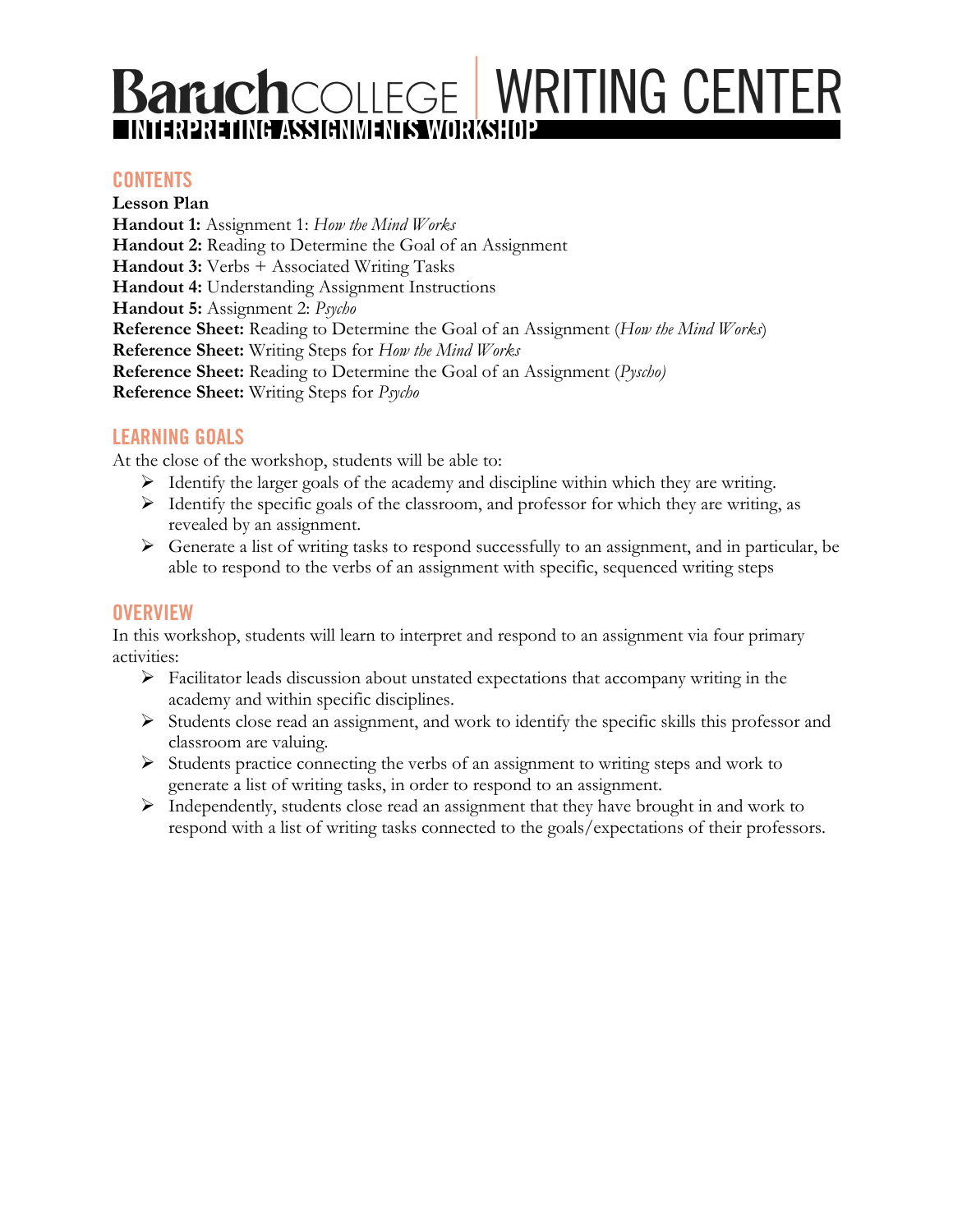## **LESSON PLAN**

#### **Introduction**

Begin by asking students what they do when first given an assignment. Introduce the idea that **the more clearly they understand what an assignment is asking them to do, the more successful their response to that assignment will be.** Let them know that today we will:

- 1) discuss some of the larger, unstated expectations that accompany writing in the academy, and within specific disciplines;
- 2) practice close reading an assignment to see how a prompt can reveal a professor's values and purpose in giving an assignment;
- 3) practice creating goals and tasks to respond to an assignment in a meaningful way.

#### **Part One: Understanding Unstated Expectations in Academic Writing**

- 1. **Successfully responding to an assignment involves understanding the values and expectations of the classroom you're writing in, and those of your professor, which are often coded in assignments themselves**. But some expectations might not be explicitly stated.
	- $\triangleright$  Ask, "What are the things that are generally expected of you, and of your writing, when writing for a college class?" Record responses on board. Possible responses may include:
		- To use correct language and appropriate conventions of rhetoric/discourse
		- To demonstrate knowledge of course content
		- To write a clear response that presents clear ideas
		- To make an argument
		- To provide reasons to support claims, and evidence to support these reasons
		- To use appropriate conventions of citation
		- To undertake an approach to inquiry that demonstrates exploration and meaningful engagement of ideas
		- To write a genuine, thoughtful response

 Emphasize that whether or not it's explicitly stated in an assignment, professors are almost always looking for the same things that students are looking for from their professors, and from their assignments: **clarity, accessible language, careful explanation, and effort**.

- 2. **Different disciplines have different expectations and values when it comes to writing.**
	- $\triangleright$  When professors assign a paper in a course, they are often looking for a particular kind of argument, analysis, or explanation that is rooted in that discipline.
	- $\triangleright$  Knowing how experts in your field write—how professional literary scholars, historians, or scientists present their ideas—can help you to respond to an assignment.
	- $\triangleright$  For example, the definitions and forms of "argument" and "summary" can vary among disciplines. In a science or anthropology class, a summary might occur in the form of observation or description. In a lit. class, you might briefly present the plot of a novel.
- 3. **Ultimately, assignments are documents that contain the values and goals of your professors.**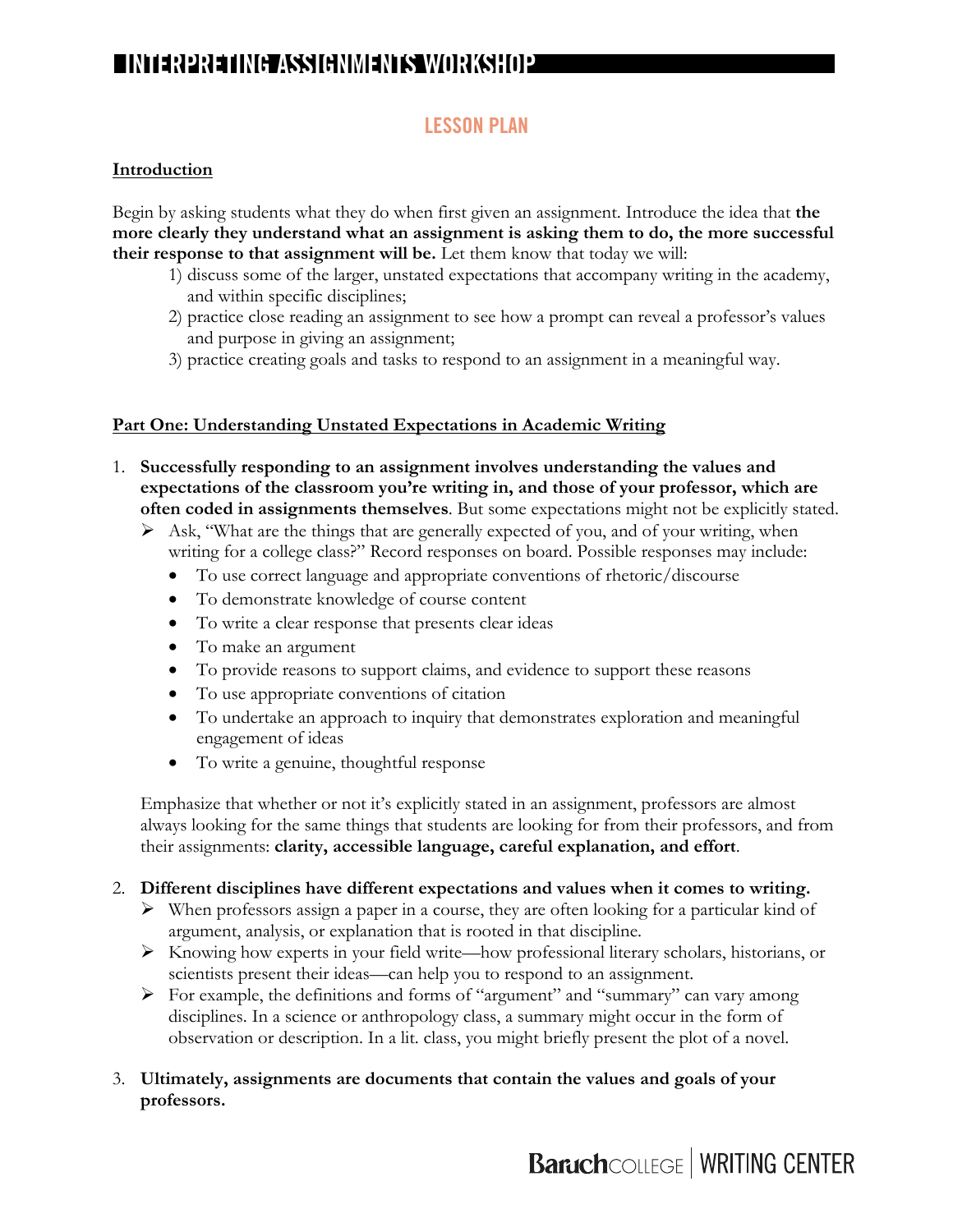- $\triangleright$  When professors give you an assignment, they have a specific purpose in mind—they are trying to help you to understand the course's material, or to evaluate your understanding, or to teach you specific skills.
- Ø Assignments can reveal what skills your professors are looking for you to demonstrate—and teach you how to respond accordingly.
- 4. **Ask, "What is the first thing you do when given an assignment?"**
	- Ø *Read it.* Some things to consider as you read:
		- Where does this assignment fall in the spectrum of assignments given to me this semester?
		- What skills does my professor value, as stated in class, on the syllabus, or elsewhere?

#### **Part Two: Reading to Determine the Goal of an Assignment**

- 1. **Distribute Handout 1: "Assignment 1: How the Mind Works" and Handout 2: "Reading to Determine the Goal of an Assignment."** 
	- Ø Provide time for students to read the assignment and fill out Handout 2.
	- $\triangleright$  Encourage them to circle or underline anything that seems important, as they read.
- 2. **Record on the board as students share out their answers.** End with having students paraphrase the professor's main goal for the assignment (question #8.) See **Reference Sheet**: Reading to Determine the Goal of an Assignment *(How the Mind Works*).
- 3. **Briefly go over strategies for obtaining further information.** Who can they ask, if they have questions/need clarification? What kind of help or question is appropriate for each party?
	- Ø **Their professor:** the best and first person to approach when in need of clarification (about questions posed in the assignment, or about the meaning of terms.) Their professor is someone who can provide direction about places to revisit in lecture notes/readings, or feedback about text selection, as they get started.
	- Ø **The Writing Center:** a great resource for when their professor's clarification has left them with remaining questions. Consultants can help students to understand what is being asked/expected of them, and to start responding (to select texts, determine what types of sources to find, break down verbs into writing steps.)
	- Ø **Classmates:** a good resource for help with questions about mechanics/logistics (due date, page length) or questions about missed class lecture notes. (Often, can provide information delivered in class, that their professors might expect them to already have.)
	- Ø **Reference desk librarians:** a great resource for when they are beginning to look for sources, or for help with how/where to locate good sources.

#### **Part Three: Responding to an Assignment**

- 1. **Emphasize that the verbs in an assignment can guide students in how to respond.**
	- Ø Say, "Let's look back at the verb the professor uses in the assignment we just read." *Explain what you consider*.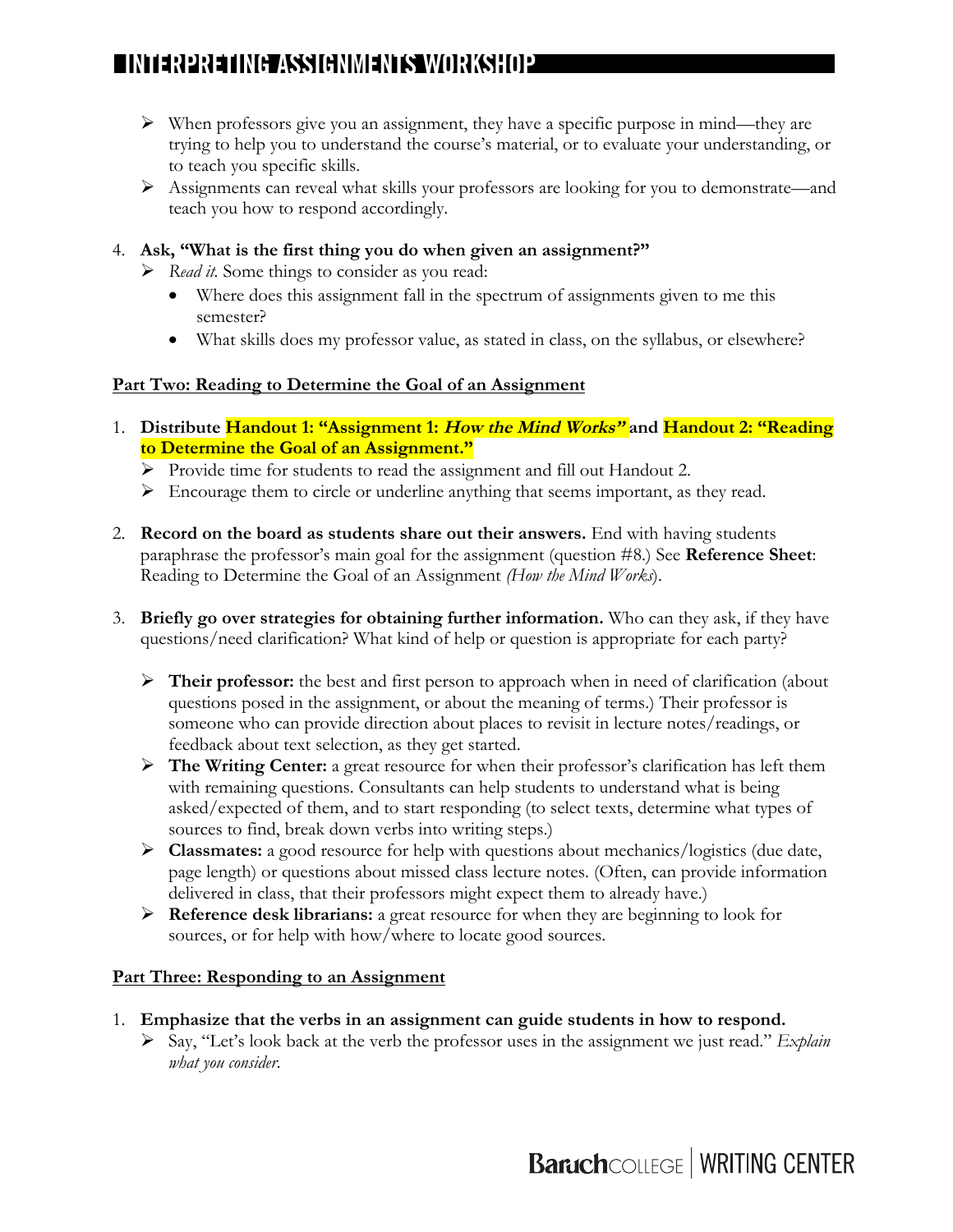- $\triangleright$  Ask students how this helps them to understand the specific task required of them. What must they know, or know how to do, to "explain?" (*Explain: to clarify by giving a detailed account of how/why something occurs.*)
- Ø Using students' responses as a starting point, work to generate a complete, sequenced list of writing tasks to address the goals of this particular assignment. See **Reference Sheet**: Writing Steps for *How the Mind Works*.
- 2. **Ask, "What other verbs do your professors commonly use in assignments, including the ones you brought in?"**
	- $\triangleright$  Record responses. Ask students to verbally run through steps required to "analyze" and/or "summarize."
	- Ø **Pass out Handout 3: "Verbs + Associated Writing Tasks."**
	- $\triangleright$  Point out to them that the verbs of any assignment can be connected to specific, sequenced writing tasks.
	- $\triangleright$  Give students time to peruse list. Walk them through the relationship between summary, analysis, and argument. Answer questions as they arise.
- 3. **Explain that in addition to academic verbs, other language commonly appears in assignments that has special meaning.**
	- Ø **Pass out Handout 4: "Understanding Assignment Instructions."**
	- $\triangleright$  Explain that we will look at sample language in assignment prompts and identify the goals associated with each kind of assignment instruction.
	- $\triangleright$  As you walk students through the handout, help students notice and understand language that is framed more implicitly such as "I'm interested in seeing you think on the page" and "You might begin by…"
- 4. **Emphasize that as a last pre-writing step, students should always formulate their own writing goals** (which will help to make their responses thoughtful and focused.)
	- $\triangleright$  (Sample goal for Pinker: to illustrate how his argument about how the mind is like a computer can help us to understand how Alzheimer's affects our minds.)
	- $\triangleright$  Often a student's writing goal will clarify which part of a text is most interesting to them and why.
- 5. **Have students take out an assignment they have brought in.**
	- Ø **Pass out Handout 5: "Assignment 2: Psycho"** to students who don't have an assignment.
	- $\triangleright$  Give them time to independently examine this assignment. Encourage them to determine the goal of the assignment, and to respond with specific writing steps.
	- Ø Make yourself available, as questions arise. See **Reference Sheet**: Reading to Determine the Goal of an Assignment *(Psycho)* and **Reference Sheet**: Writing Steps for *Psycho*.
	- $\triangleright$  Wrap up.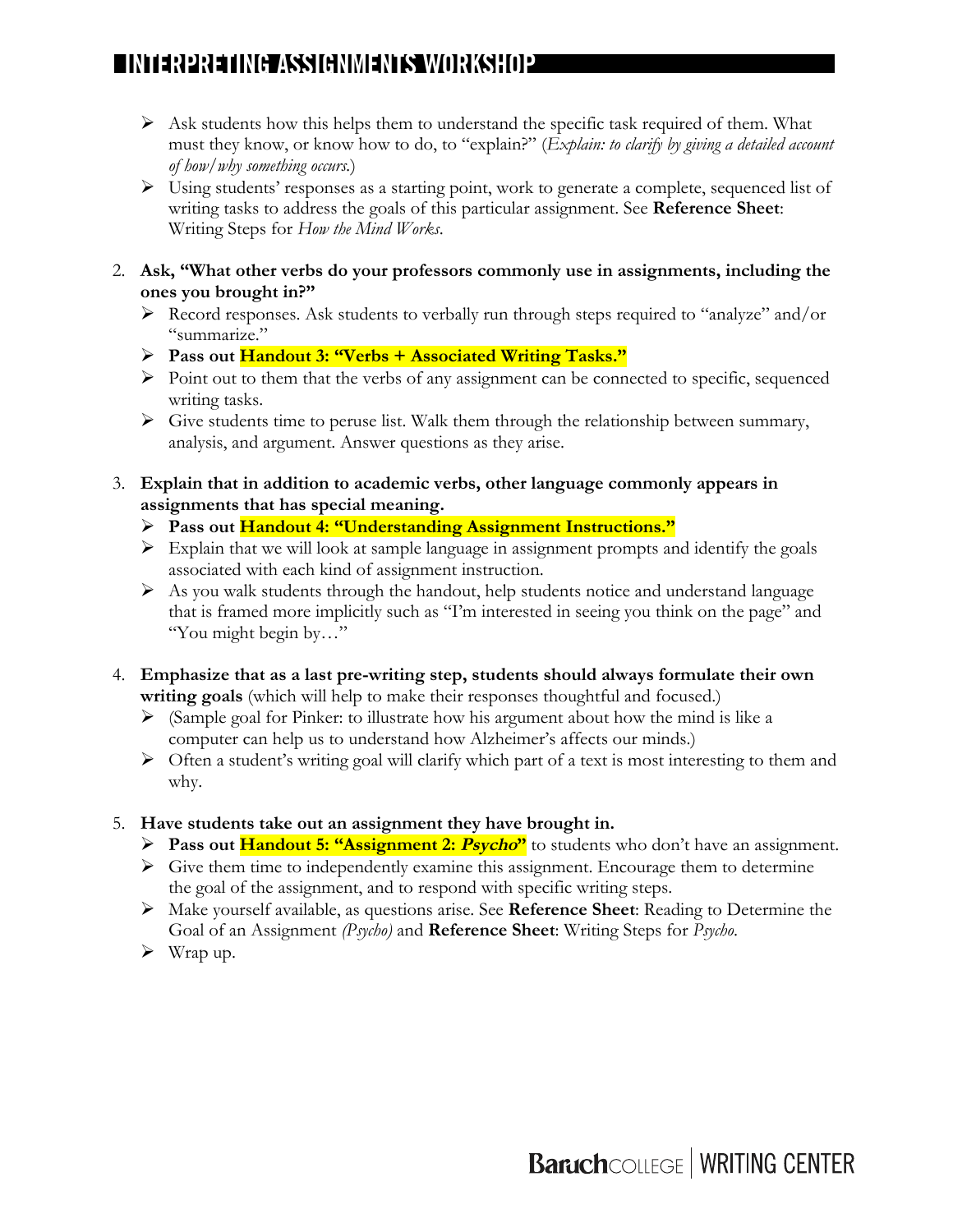#### **ASSIGNMENT 1: HOW THE MIND WORKS**

In the last weeks, we have read Steven Pinker's *How the Mind Works* and examined his ideas about how our mind and mental abilities have evolved. In four pages, explain what you consider to be the most important argument in Pinker's book, with examples and quotations that support your interpretation. There are several themes you might reasonably choose to emphasize. I want to know which one you consider the most important, and how well you can make your case. I am interested in seeing you think on the page—in your ability to support an argument with textual evidence and analysis. Make sure to define any key terms/concepts you introduce from Pinker's text, before making your case. The first draft will be due in class on February  $10<sup>th</sup>$ .

*Portions of this text adapted from* Gottschalk, Katherine, and Keith Hjortshoj. *The Elements of Teaching Writing: A Resource for Instructors in All Disciplines*. Bedford/St. Martin's, 2004, p. 34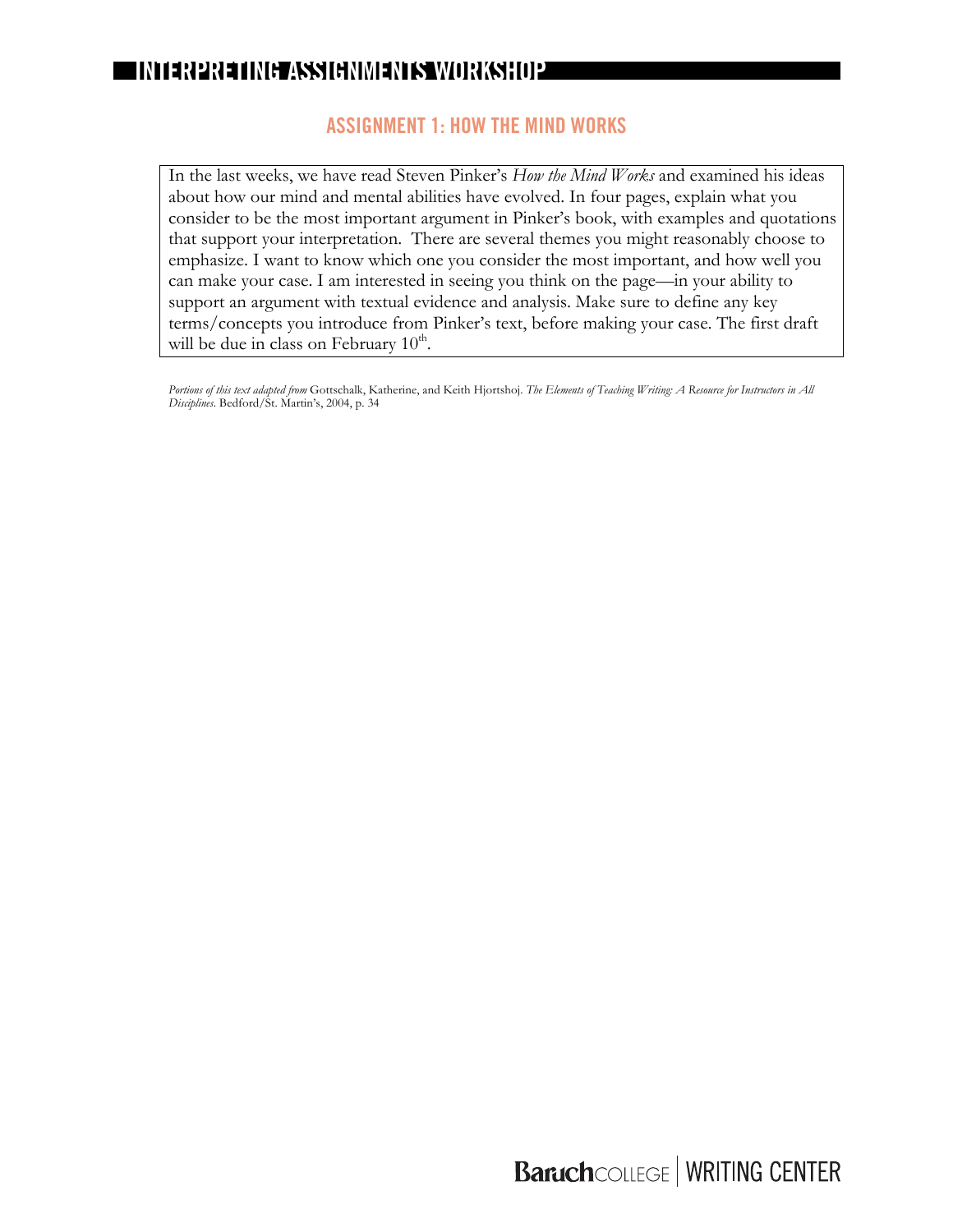## **READING TO DETERMINE THE GOAL OF AN ASSIGNMENT**

- 1. What is the main task of this assignment?
- 2. Does the professor provide any background, definitions, or context for the assignment? If so, what?
- 3. What verbs does the professor use?
- 4. Are there specifications about which texts can be used?
- 5. Are there specifications about organization, structure, or sequencing of information/paragraphs?
- 6. Are there mechanics directives? (page length, font, etc.)
- 7. When is this assignment due?
- 8. **What is this professor's goal in giving this assignment? What are the specific skills this professor is valuing/asking students to demonstrate? What does s/he want to find out?**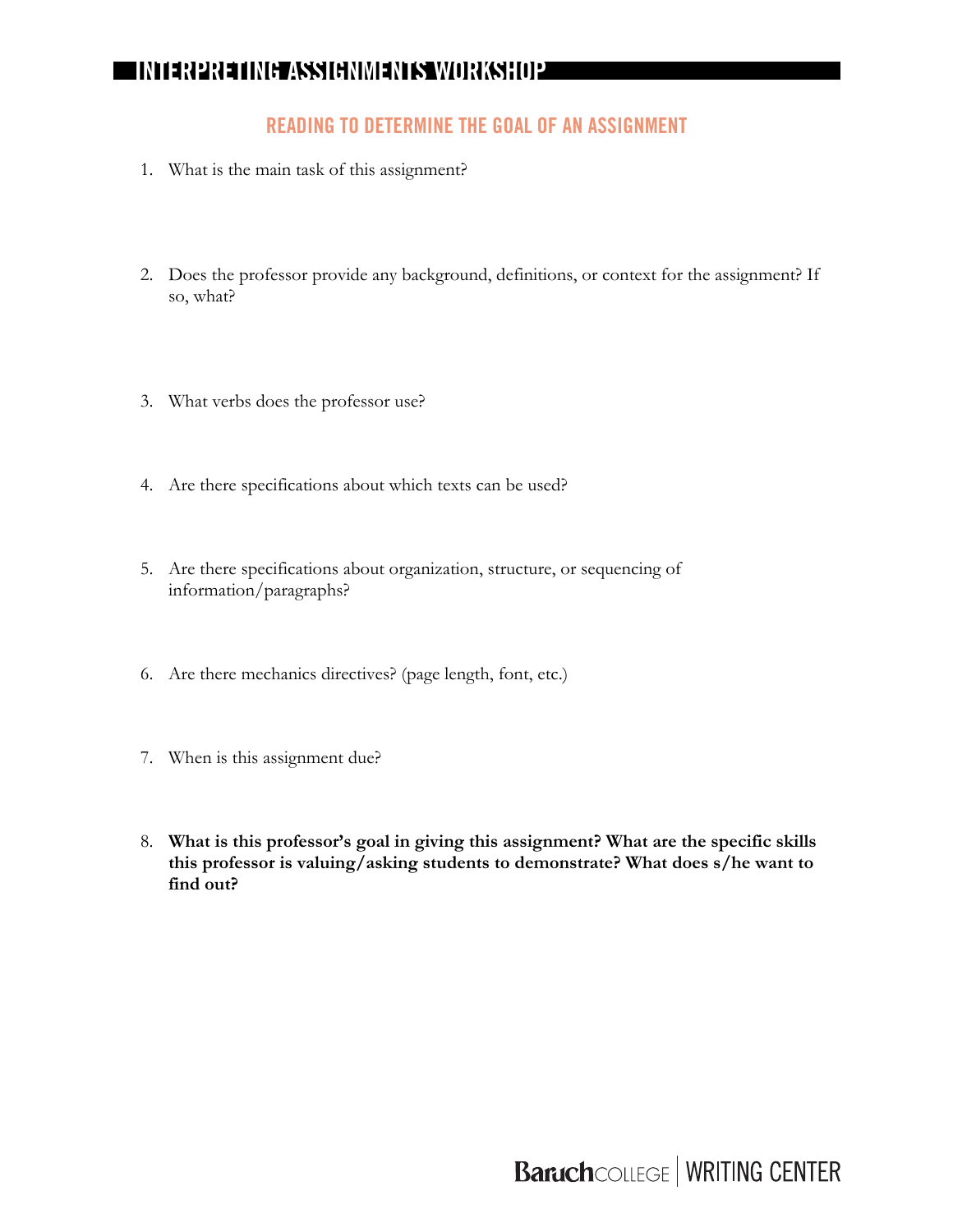## **VERBS + ASSOCIATED WRITING TASKS**

When a professor asks you to \_\_\_\_\_\_\_\_\_\_\_, they are asking you to:

When a professor asks you to **summarize**, they are asking you to provide a brief, condensed explanation of a text's main ideas, usually in order to answer a 'what' question (what is the plot of *The Great Gatsby*?) Summary is often not an end in and of itself, but a necessary step and precursor to argument (though not always explicitly stated as such in prompts.) *Writing steps*: Read. Work to present the ideas of your text in a condensed form, providing your reader only with information that will be necessary to understand your argument.

When a professor asks you to **analyze**, they are asking you to break down the text or issue that you are examining into parts, usually in order to answer a 'how' or 'why' question about these specific parts (why does Fitzgerald use images of time so frequently in *The Great Gatsby*?) *Writing steps*: Read. Pay close attention to noticeable, intriguing, or puzzling patterns in the text. Select and summarize a pattern that seems significant, and pose 'how' or 'why' questions about it, which you will go on to answer in the form of an argument.

When a professor asks you to **argue**, they are asking you to take a stance on a certain issue and to explain why this is your stance (often in the form of a thesis.) Unless explicitly stated otherwise, most assignments are asking you to construct some form of argument, after having considered a text/issue/point of view. *Writing steps*: Read, summarize, and analyze the issue. Take a stance and write a claim that explains your stance, the significance of your stance, and answers a how/why question. Back up this claim with the analysis of evidence.

When a professor asks you to **discuss**, they are asking you to consider something specific, often another's point of view or opinion, and explain whether you agree or disagree with this point of view and to give context for/explain why. Your task is to orchestrate a conversation—to present the ideas or points of view of others—and contribute to this discussion in a meaningful way. *Writing steps*: Read, summarize the different points of view you are examining. Explain with whom you agree or disagree and make sure to explain why.

When a professor asks you to **compare/contrast**, they are asking you to identify the significant similarities, and/or differences, between two items/texts. *Writing steps*: choose a theme to focus on and make a list of appearances of that theme in two texts. Circle similarities in both lists (or alternatively, differences.) Decide which similarities are significant/most interesting to you, and develop a thesis to explain this significance. Support this thesis with the presentation and analysis of evidence from each text.

When a professor asks you to **describe**, they are asking you to provide a detailed explanation about how/why something happened.

When a professor asks you to **explain**, they are asking you to clarify a topic by giving a detailed account of how and/or why it occurs.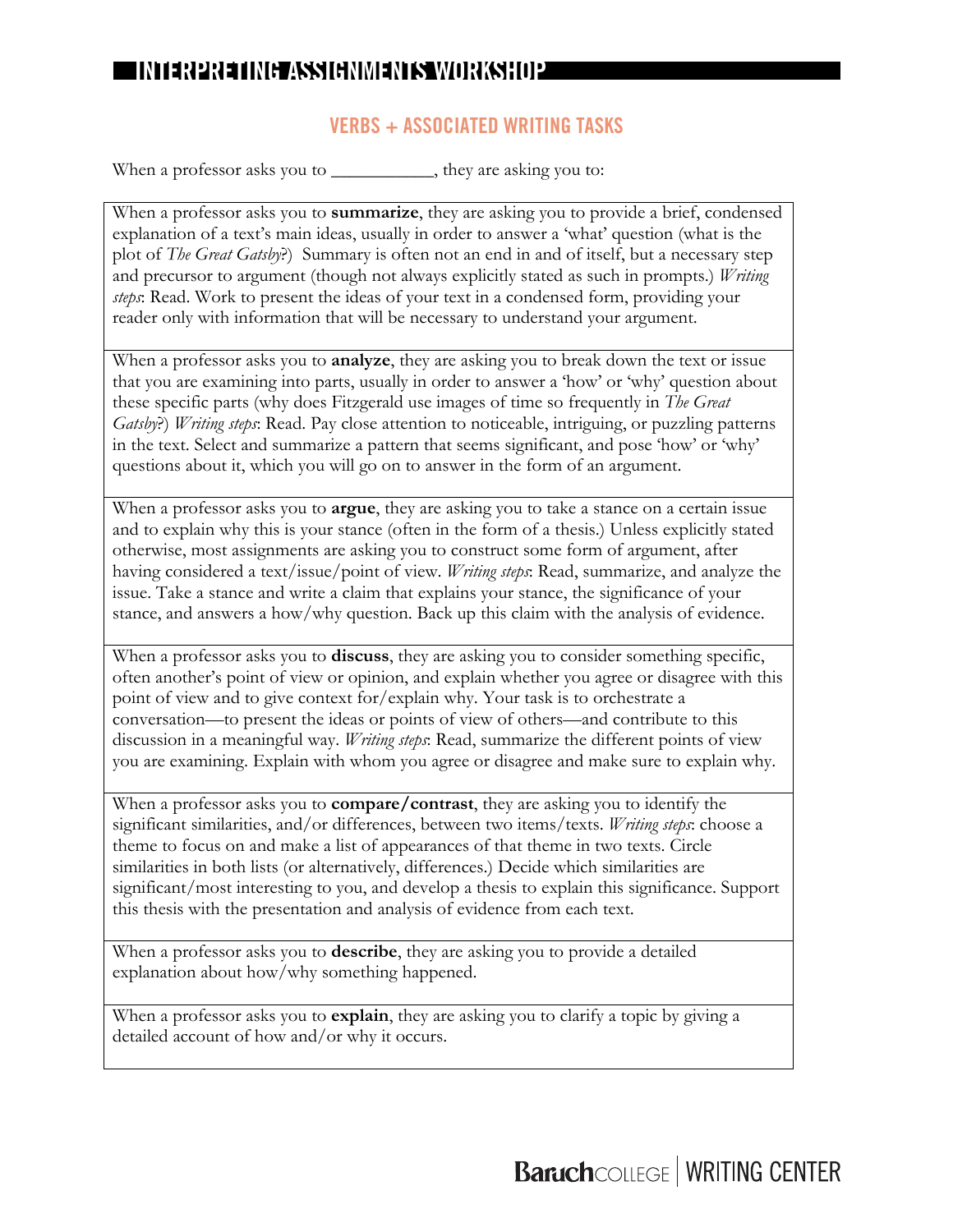$\overline{\phantom{a}}$ 

| Instruction                                                                                                                 | <b>Example Assignment Language</b>                                                                                                                                                                                                                                                                                                                 | <b>Implied Assignment Goals</b>                                                                                                                                                                                                                                                                                                    |
|-----------------------------------------------------------------------------------------------------------------------------|----------------------------------------------------------------------------------------------------------------------------------------------------------------------------------------------------------------------------------------------------------------------------------------------------------------------------------------------------|------------------------------------------------------------------------------------------------------------------------------------------------------------------------------------------------------------------------------------------------------------------------------------------------------------------------------------|
| Base your paper on<br>readings, lectures, or<br>discussions                                                                 | Drawing on ideas in Steven<br>Pinker's How the Mind Works,<br>examine how our mind and mental<br>abilities have evolved.<br>Based on our readings, class<br>lectures, and discussions on B.F.<br>Skinner, how would you explain                                                                                                                    | These instructions help you find a<br>context for your writing. They draw<br>on your prior knowledge from the<br>course, and ask you to demonstrate<br>knowledge of the key concepts<br>you've learned.<br>Though you're responding to other<br>sources, you will likely still need to<br>make your own argument/thesis!           |
| Make an original<br>argument or thesis                                                                                      | In your paper, you should be<br>engaged in original analysis,<br>rather than a summary of our<br>class discussions.<br>I am interested in seeing you think<br>on the page.<br>Propose an original hypothesis in<br>the area of psychology.                                                                                                         | While your essay can build on<br>arguments by other authors, it<br>should ultimately diverge in some<br>way from what others have said.<br>Your professor values how you think<br>about the subject and what new<br>ideas you bring to the discussion.                                                                             |
| Support your argument<br>by analyzing specific<br>techniques, devices<br>(literary, cinematic etc.),<br>factors, or effects | In the film Citizen Kane, analyze how<br>settings, sound, framing, camera<br>angles, and other technical<br>devices emphasize Kane's<br>isolation.<br>Your project will address racism<br>and its legacy in the U.S. You may<br>want to consider economic<br>implications, social or psychological<br>implications, political implications<br>etc. | The professor's list includes some,<br>but not all, of the possibilities for<br>your writing. With "other technical<br>devices," she would ideally like you<br>to brainstorm other areas not<br>mentioned here, and then narrow<br>your focus from among the choices.<br>As you write, focus on how<br>questions rather than what. |
| Define                                                                                                                      | Make sure to define any key<br>terms/concepts you introduce<br>from Pinker's text, before making<br>your case.<br>You might begin by coming up with<br>a definition of adulthood based on<br>Critical Reading Question 2 on pg.<br>198.                                                                                                            | Your professor will look for your<br>ability to <i>connect</i> key terms to the<br>larger discussion that will follow in<br>your paper, in addition to clarifying<br>relevant definitions.                                                                                                                                         |

## **UNDERSTANDING ASSIGNMENT INSTRUCTIONS**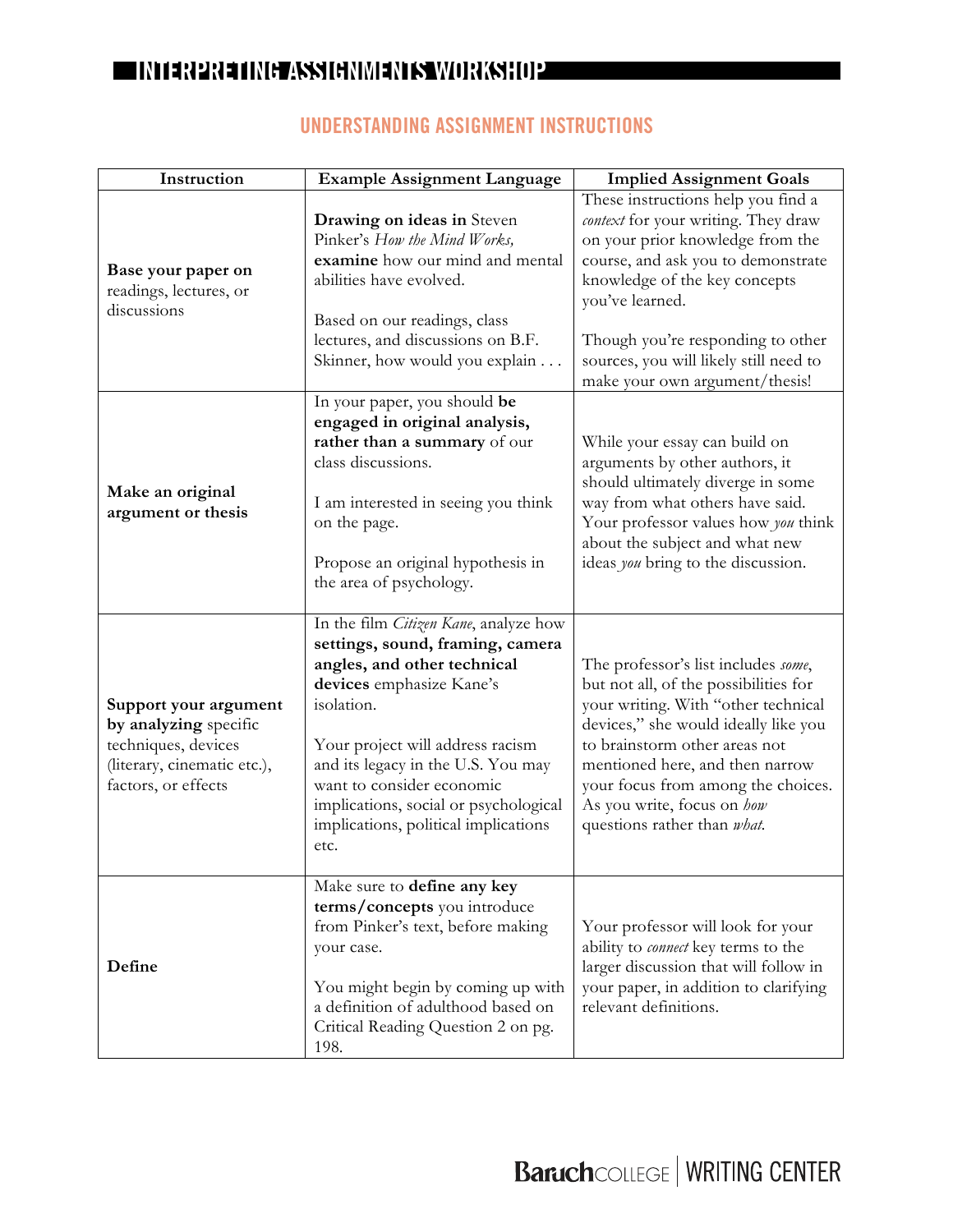## **ASSIGNMENT 2: PSYCHO**

Choose one of the following scenes from *Psycho* to analyze in detail. In a 5-paragraph essay, consider the way the various aspects of the scene (cinematography, mise-en-scene, editing, soundtrack, etc.) contribute to its overall effect. Make sure to define any technical terms you use. Your essay should be no longer than 3 pages and is due in class next week.

The real estate scene Marion driving her cars The shower sequence (including Norman "cleaning up") Lila exploring the Bates house The psychiatrist's "explanation"

*Portions of this text adapted from* Gottschalk, Katherine, and Keith Hjortshoj. *The Elements of Teaching Writing: A Resource for Instructors in All Disciplines*. Bedford/St. Martin's, 2004, p. 42.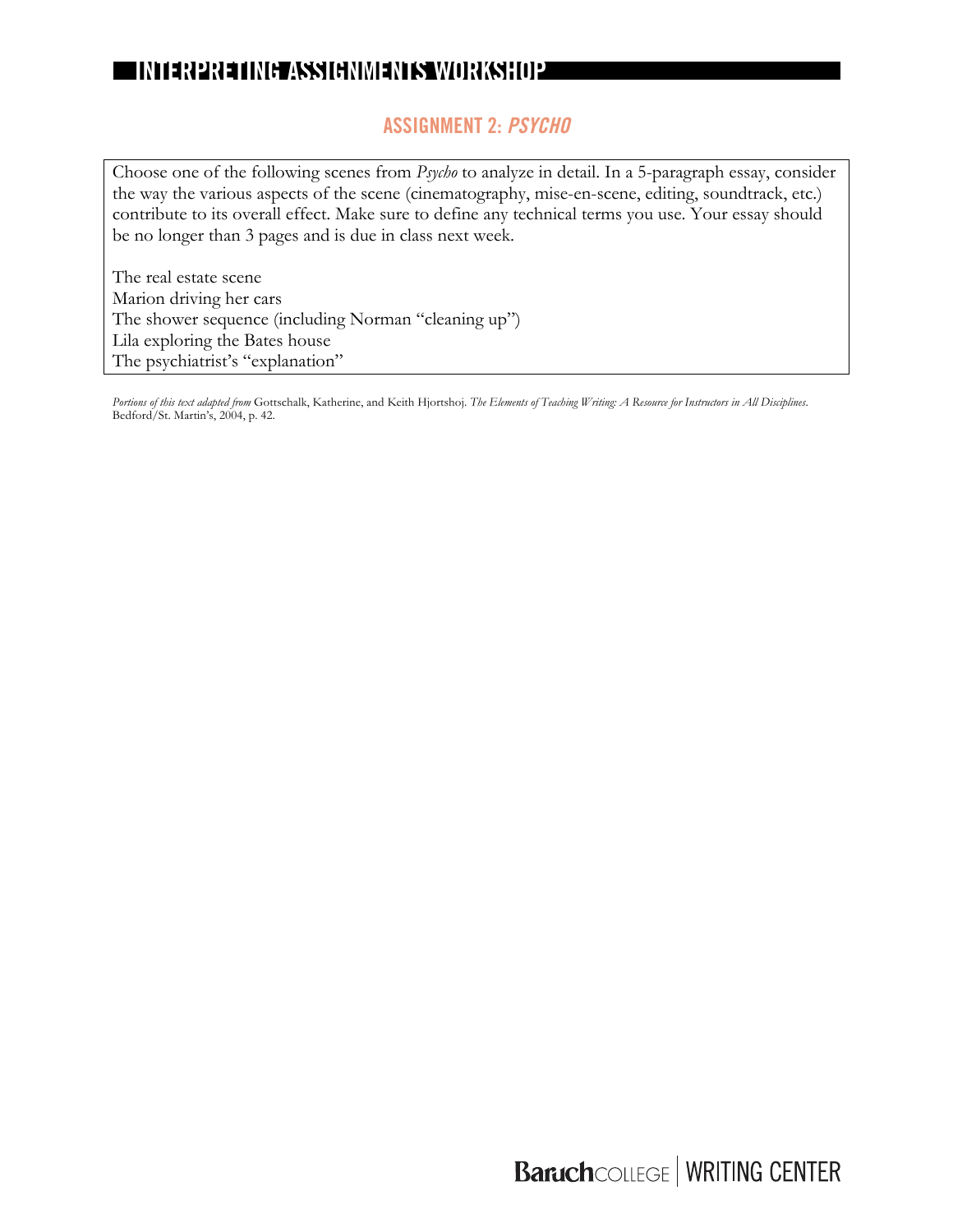## **REFERENCE SHEET**

## **READING TO DETERMINE THE GOAL OF AN ASSIGNMENT (HOW THE MIND WORKS)**

In the last weeks, we have read Steven Pinker's *How the Mind Works* and examined his ideas about how our mind and mental abilities have evolved. In four pages, **explain what you consider** to be the most important argument in Pinker's book, with examples and quotations that support your interpretation. There are several themes you might reasonably choose to emphasize. I want to know which one you consider the most important, and how well you can make your case. I am interested in seeing you think on the page—in your ability to support an argument with textual evidence and analysis. Make sure to define any key terms/concepts you introduce from Pinker's text, before making your case. The first draft will be due in class on February  $10<sup>th</sup>$ .

- 1. **What is the main task of this assignment?** To explain what the most important argument in Pinker's *How the Mind Works* is and to support this claim with examples and quotations.
- 2. **Does the professor provide any background, definitions, or context for the assignment? If so, what?**

The professor contextualizes Pinker's book. It's a book about how our minds have evolved.

- 3. **What verbs does the professor use?**  *To explain what you consider* to be the most important argument.
- 4. **Are there specifications about which texts can be used?**  Steven Pinker's *How the Mind Works*
- 5. **Are there specifications about organization, structure, or sequencing of information/paragraphs**? Define key terms/concepts before presenting my argument.
- 6. **Are there mechanics directives? (page length, font, etc.)** 4 pages
- 7. **When is this assignment due?** The first draft is due February  $10^{th}$
- 8. **What is this professor's goal in giving this assignment? What are the specific skills this professor is valuing/asking students to demonstrate? What does s/he want to find out?**

This professor wants to see her students think on the page, and to back up an argument with quotations and textual evidence. To choose 1 argument from Pinker's book and explain/make a case for *why* it's the most important. To see that that her students have read Pinker, understood and considered his different arguments, and can make a case for which argument they think is the best and why.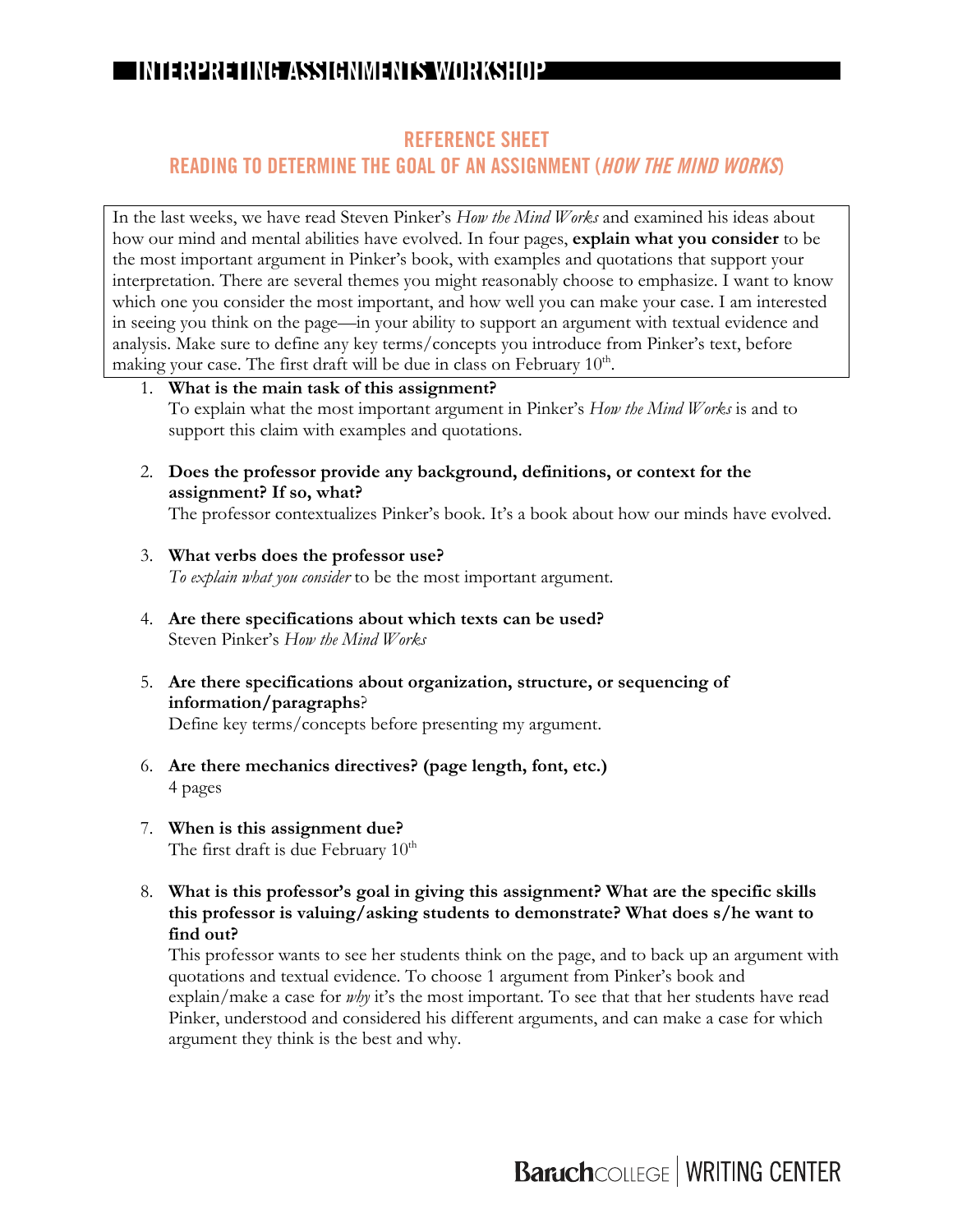## **REFERENCE SHEET WRITING STEPS FOR HOW THE MIND WORKS**

Main task + Verb: **Explain what you consider** to be Pinker's most important argument. *Explain*: to clarify a topic by giving a detailed account of how and/or why it occurs. To do this, I have to first understand the different arguments that Pinker makes, then choose one, and make a case for why it's important. I have to *explain*: to give a detailed account for why I think this argument is important, and find evidence to back up my claim.

Pre-writing steps

- 1. Reread passages from Pinker's *How the Mind Works* and identify 2-3 of the most important arguments that he makes, thereby addressing the assignment's goal.
- 2. Select 1 argument that I think is the *most* important, and answer the question of 'why' I think it's the most important (addressing my own writing goal.)
- 3. Turn this answer into a thesis statement. "I think this argument is important because \_\_\_\_\_\_\_\_\_\_\_\_\_."
- 4. Underline any passages/quotes/evidence that are connected to this argument that Pinker makes and that help me to further **explain** or give a detailed account of why I think it's important.

Writing steps

- 5. As I begin to write, briefly summarize/contextualize Pinker's text, and define key terms from Pinker's text so that the reader understands his argument.
- 6. Devote each body paragraph to **explaining** one main reason *why* I think this argument is important.
- 7. Support each body-paragraph's main claim with reasons and evidence from Pinker's text, and in this way *explain* (giving a detailed account of why this argument is important).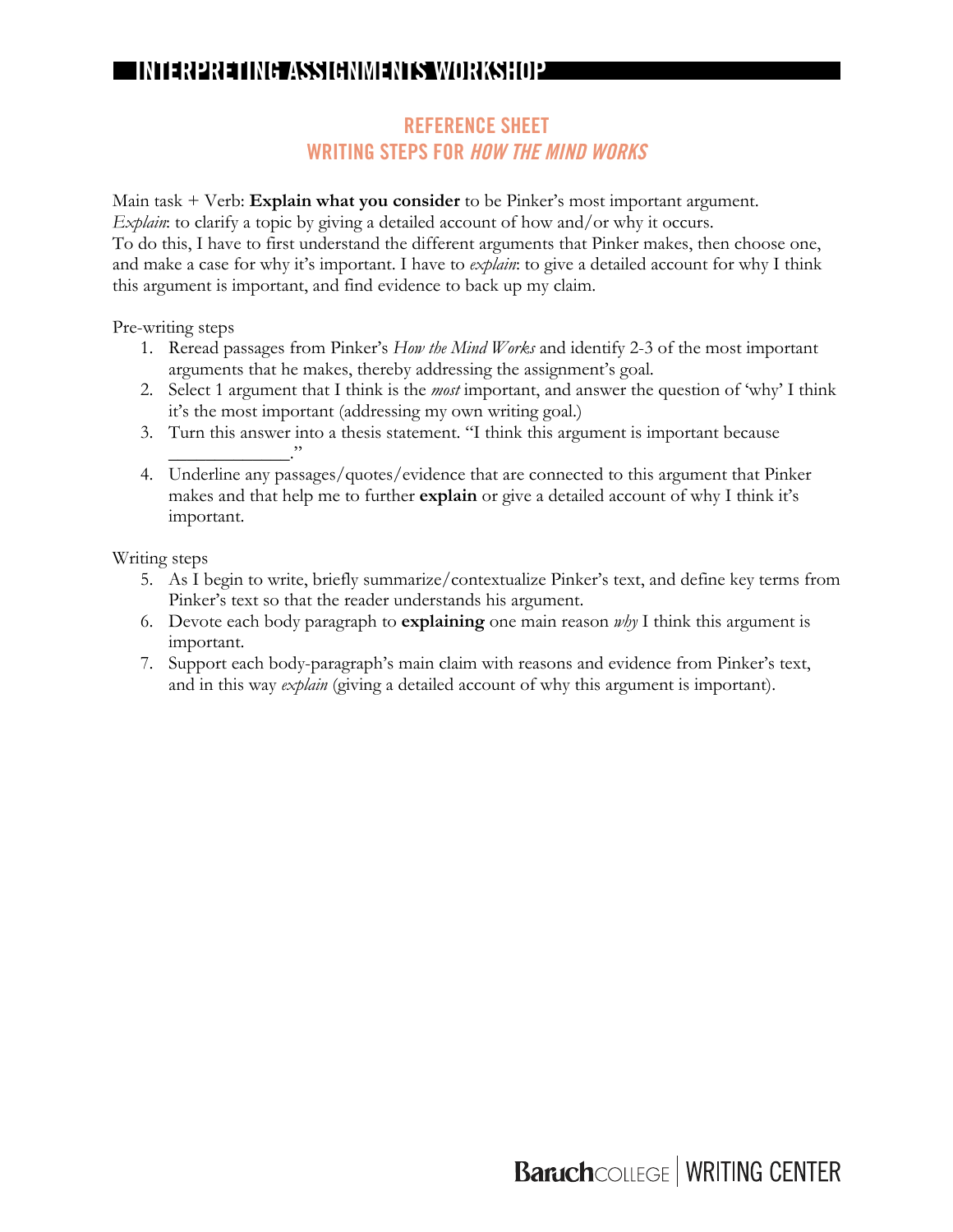## **REFERENCE SHEET**

#### **READING TO DETERMINE THE GOAL OF AN ASSIGNMENT (PYSCHO)**

Choose one of the following scenes from *Psycho* to analyze in detail. In a 5-paragraph essay, consider the way the various aspects of the scene (cinematography, mise-en-scene, editing, soundtrack, etc.) contribute to its overall effect. Make sure to define any technical terms you use. Your essay should be no longer than 3 pages and is due in class next week.

The real estate scene Marion driving her cars The shower sequence (including Norman "cleaning up") Lila exploring the Bates house The psychiatrist's "explanation"

- 1. **What is the main task of this assignment?** To watch *Psycho*, choose a scene, and analyze the various aspects of the scene to make an argument about how these aspects contribute to the scene's overall effect.
- 2. **Does the professor provide any background, definitions, or context for the assignment? If so, what?**

The professor gives examples of "aspects" of a scene

3. **What verbs does the professor use?** 

Analyze—I will have to choose something specific to analyze (in this case, a scene from *Psycho*) and have to examine in detail the aspects of this scene.

- 4. **Are there specifications about which texts can be used?**  The movie *Psycho*.
- 5. **Are there specifications about organization, structure, or sequencing of information/paragraphs?**

5 paragraphs. I have to define technical terms (cinematography, mise-en-scene, etc.) before applying them.

- 6. **Are there mechanics directives? (page length, font, etc.)** 3 pages
- 7. **When is this assignment due?** In class next week
- 8. **What is this professor's goal in giving this assignment? What are the specific skills this professor is valuing/asking students to demonstrate? What does s/he want to find out?**

My professor wants to see me analyze a scene from a film in order to make an argument about how the various aspects contribute to the scene's overall effect.